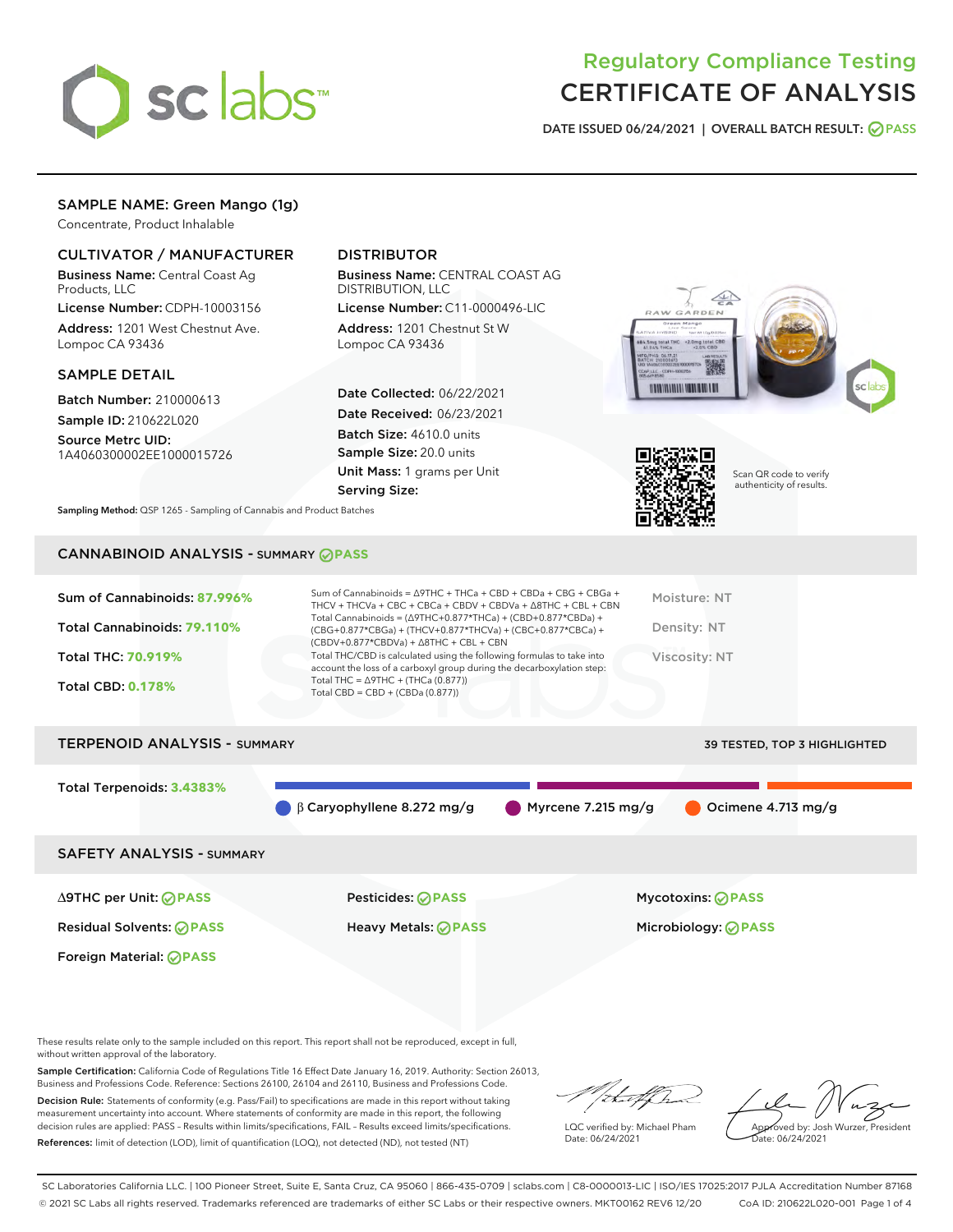



GREEN MANGO (1G) | DATE ISSUED 06/24/2021 | OVERALL BATCH RESULT: @ PASS

#### CANNABINOID TEST RESULTS - 06/24/2021 2 PASS

Tested by high-performance liquid chromatography with diode-array detection (HPLC-DAD). **Method:** QSP 1157 - Analysis of Cannabinoids by HPLC-DAD

TOTAL CANNABINOIDS: **79.110%** Total Cannabinoids (Total THC) + (Total CBD) +

(Total CBG) + (Total THCV) + (Total CBC) + (Total CBDV) + ∆8THC + CBL + CBN

TOTAL THC: **70.919%** Total THC (∆9THC+0.877\*THCa)

TOTAL CBD: **0.178%**

Total CBD (CBD+0.877\*CBDa)

TOTAL CBG: 5.96% Total CBG (CBG+0.877\*CBGa)

TOTAL THCV: 0.416% Total THCV (THCV+0.877\*THCVa)

TOTAL CBC: 1.637% Total CBC (CBC+0.877\*CBCa)

TOTAL CBDV: ND Total CBDV (CBDV+0.877\*CBDVa)

| <b>COMPOUND</b>            | LOD/LOQ<br>(mg/g) | <b>MEASUREMENT</b><br><b>UNCERTAINTY</b><br>(mg/g) | <b>RESULT</b><br>(mg/g) | <b>RESULT</b><br>(%) |
|----------------------------|-------------------|----------------------------------------------------|-------------------------|----------------------|
| <b>THCa</b>                | 0.05 / 0.14       | ±16.518                                            | 642.72                  | 64.272               |
| <b>A9THC</b>               | 0.06 / 0.26       | ±5.006                                             | 145.52                  | 14.552               |
| <b>CBGa</b>                | 0.1/0.2           | ±3.00                                              | 57.5                    | 5.75                 |
| <b>CBCa</b>                | 0.07 / 0.28       | ±0.773                                             | 15.81                   | 1.581                |
| <b>CBG</b>                 | 0.06/0.19         | ±0.360                                             | 9.14                    | 0.914                |
| <b>THCVa</b>               | 0.07/0.20         | ±0.226                                             | 4.74                    | 0.474                |
| <b>CBC</b>                 | 0.2 / 0.5         | ±0.07                                              | 2.5                     | 0.25                 |
| <b>CBDa</b>                | 0.02/0.19         | ±0.059                                             | 2.03                    | 0.203                |
| $\triangle$ 8THC           | 0.1/0.4           | N/A                                                | <b>ND</b>               | <b>ND</b>            |
| <b>THCV</b>                | 0.1/0.2           | N/A                                                | <b>ND</b>               | <b>ND</b>            |
| <b>CBD</b>                 | 0.07/0.29         | N/A                                                | <b>ND</b>               | <b>ND</b>            |
| <b>CBDV</b>                | 0.04 / 0.15       | N/A                                                | <b>ND</b>               | <b>ND</b>            |
| <b>CBDVa</b>               | 0.03/0.53         | N/A                                                | <b>ND</b>               | <b>ND</b>            |
| <b>CBL</b>                 | 0.06 / 0.24       | N/A                                                | <b>ND</b>               | <b>ND</b>            |
| <b>CBN</b>                 | 0.1/0.3           | N/A                                                | <b>ND</b>               | <b>ND</b>            |
| <b>SUM OF CANNABINOIDS</b> |                   |                                                    | 879.96 mg/g             | 87.996%              |

#### **UNIT MASS: 1 grams per Unit**

| ∆9THC per Unit                                                                            | 1120 per-package limit | 145.52 mg/unit<br><b>PASS</b> |  |  |  |
|-------------------------------------------------------------------------------------------|------------------------|-------------------------------|--|--|--|
| <b>Total THC per Unit</b>                                                                 |                        | 709.19 mg/unit                |  |  |  |
| <b>CBD per Unit</b>                                                                       |                        | <b>ND</b>                     |  |  |  |
| <b>Total CBD per Unit</b>                                                                 |                        | $1.78$ mg/unit                |  |  |  |
| Sum of Cannabinoids<br>per Unit                                                           |                        | 879.96 mg/unit                |  |  |  |
| <b>Total Cannabinoids</b><br>per Unit                                                     |                        | 791.10 mg/unit                |  |  |  |
| <b>MOISTURE TEST RESULT</b><br><b>VISCOSITY TEST RESULT</b><br><b>DENSITY TEST RESULT</b> |                        |                               |  |  |  |

Not Tested

Not Tested

Not Tested

#### TERPENOID TEST RESULTS - 06/24/2021

Terpene analysis utilizing gas chromatography-flame ionization detection (GC-FID). **Method:** QSP 1192 - Analysis of Terpenoids by GC-FID

| <b>COMPOUND</b>           | LOD/LOQ<br>(mg/g) | <b>MEASUREMENT</b><br><b>UNCERTAINTY</b><br>(mg/g) | <b>RESULT</b><br>(mg/g)                         | <b>RESULT</b><br>(%) |
|---------------------------|-------------------|----------------------------------------------------|-------------------------------------------------|----------------------|
| $\beta$ Caryophyllene     | 0.004 / 0.012     | ±0.2945                                            | 8.272                                           | 0.8272               |
| <b>Myrcene</b>            | 0.008 / 0.025     | ±0.0931                                            | 7.215                                           | 0.7215               |
| Ocimene                   | 0.011 / 0.038     | ±0.1513                                            | 4.713                                           | 0.4713               |
| $\alpha$ Humulene         | 0.009 / 0.029     | ±0.1027                                            | 3.198                                           | 0.3198               |
| trans- $\beta$ -Farnesene | 0.008 / 0.025     | ±0.0883                                            | 2.486                                           | 0.2486               |
| Limonene                  | 0.005 / 0.016     | ±0.0298                                            | 2.087                                           | 0.2087               |
| $\alpha$ Bisabolol        | 0.008 / 0.026     | ±0.1028                                            | 1.926                                           | 0.1926               |
| Linalool                  | 0.009 / 0.032     | ±0.0699                                            | 1.839                                           | 0.1839               |
| Caryophyllene<br>Oxide    | 0.010 / 0.033     | ±0.0216                                            | 0.470                                           | 0.0470               |
| $\alpha$ Pinene           | 0.005 / 0.017     | ±0.0033                                            | 0.387                                           | 0.0387               |
| $\beta$ Pinene            | 0.004 / 0.014     | ±0.0044                                            | 0.386                                           | 0.0386               |
| Fenchol                   | 0.010 / 0.034     | ±0.0130                                            | 0.337                                           | 0.0337               |
| <b>Terpineol</b>          | 0.016 / 0.055     | ±0.0193                                            | 0.315                                           | 0.0315               |
| Terpinolene               | 0.008 / 0.026     | ±0.0062                                            | 0.304                                           | 0.0304               |
| Valencene                 | 0.009 / 0.030     | ±0.0112                                            | 0.162                                           | 0.0162               |
| <b>Borneol</b>            | 0.005 / 0.016     | ±0.0067                                            | 0.159                                           | 0.0159               |
| Fenchone                  | 0.009 / 0.028     | ±0.0021                                            | 0.071                                           | 0.0071               |
| Sabinene Hydrate          | 0.006 / 0.022     | ±0.0012                                            | 0.030                                           | 0.0030               |
| Camphene                  | 0.005 / 0.015     | ±0.0003                                            | 0.026                                           | 0.0026               |
| $\alpha$ Phellandrene     | 0.006 / 0.020     | N/A                                                | <loq< th=""><th><loq< th=""></loq<></th></loq<> | <loq< th=""></loq<>  |
| Sabinene                  | 0.004 / 0.014     | N/A                                                | <b>ND</b>                                       | <b>ND</b>            |
| 3 Carene                  | 0.005 / 0.018     | N/A                                                | <b>ND</b>                                       | <b>ND</b>            |
| $\alpha$ Terpinene        | 0.005 / 0.017     | N/A                                                | ND                                              | ND                   |
| p-Cymene                  | 0.005 / 0.016     | N/A                                                | <b>ND</b>                                       | <b>ND</b>            |
| Eucalyptol                | 0.006 / 0.018     | N/A                                                | <b>ND</b>                                       | ND                   |
| $\gamma$ Terpinene        | 0.006 / 0.018     | N/A                                                | ND                                              | ND                   |
| (-)-Isopulegol            | 0.005 / 0.016     | N/A                                                | <b>ND</b>                                       | ND                   |
| Camphor                   | 0.006 / 0.019     | N/A                                                | <b>ND</b>                                       | <b>ND</b>            |
| Isoborneol                | 0.004 / 0.012     | N/A                                                | <b>ND</b>                                       | ND                   |
| Menthol                   | 0.008 / 0.025     | N/A                                                | <b>ND</b>                                       | <b>ND</b>            |
| Nerol                     | 0.003 / 0.011     | N/A                                                | ND                                              | ND                   |
| Citronellol               | 0.003 / 0.010     | N/A                                                | <b>ND</b>                                       | ND                   |
| $R-(+)$ -Pulegone         | 0.003 / 0.011     | N/A                                                | ND                                              | <b>ND</b>            |
| Geraniol                  | 0.002 / 0.007     | N/A                                                | ND                                              | ND                   |
| <b>Geranyl Acetate</b>    | 0.004 / 0.014     | N/A                                                | ND                                              | ND                   |
| $\alpha$ Cedrene          | 0.005 / 0.016     | N/A                                                | ND                                              | ND                   |
| Nerolidol                 | 0.009 / 0.028     | N/A                                                | <b>ND</b>                                       | <b>ND</b>            |
| Guaiol                    | 0.009 / 0.030     | N/A                                                | ND                                              | ND                   |
| Cedrol                    | 0.008 / 0.027     | N/A                                                | ND                                              | ND                   |
| <b>TOTAL TERPENOIDS</b>   |                   |                                                    | 34.383 mg/g                                     | 3.4383%              |

SC Laboratories California LLC. | 100 Pioneer Street, Suite E, Santa Cruz, CA 95060 | 866-435-0709 | sclabs.com | C8-0000013-LIC | ISO/IES 17025:2017 PJLA Accreditation Number 87168 © 2021 SC Labs all rights reserved. Trademarks referenced are trademarks of either SC Labs or their respective owners. MKT00162 REV6 12/20 CoA ID: 210622L020-001 Page 2 of 4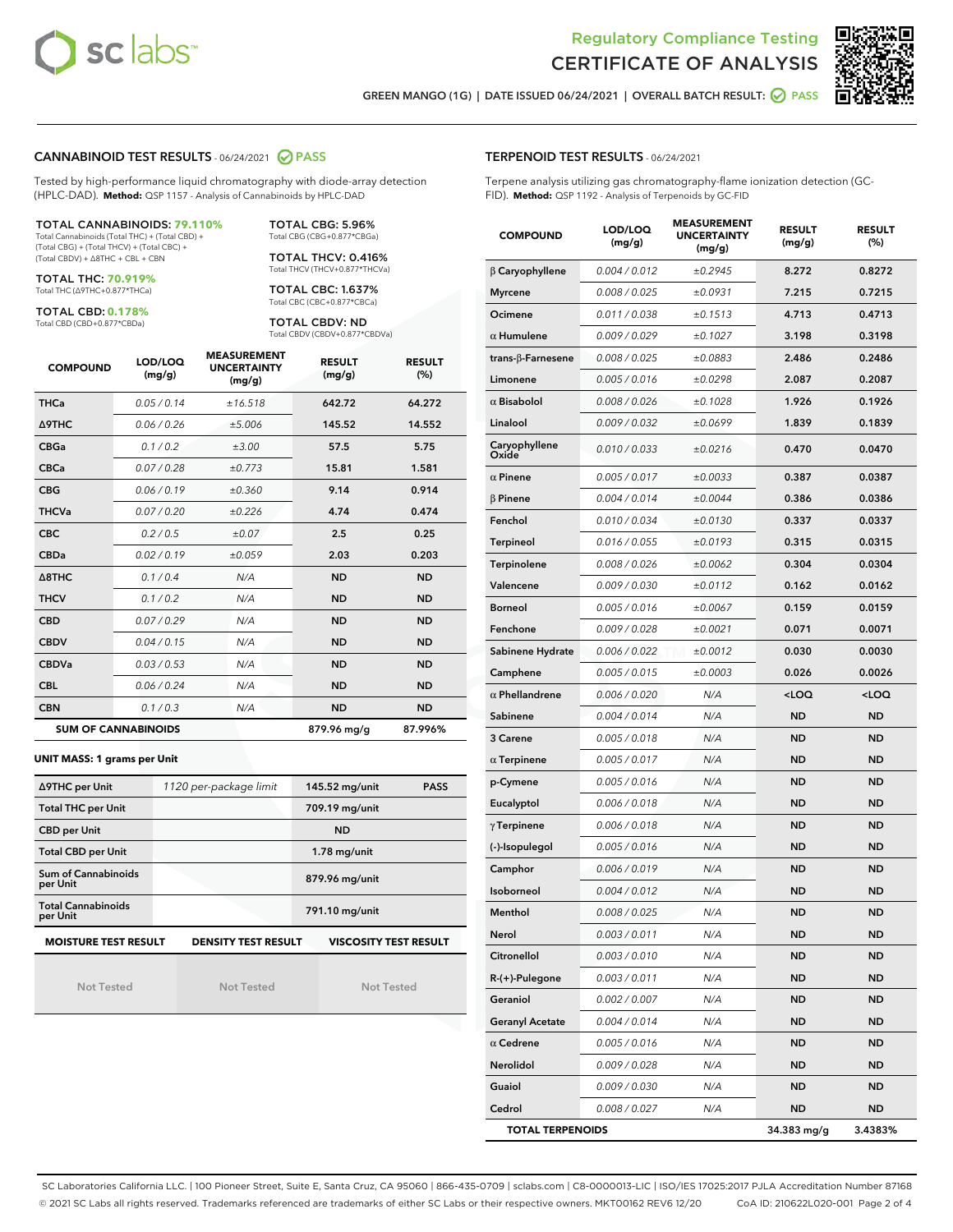



GREEN MANGO (1G) | DATE ISSUED 06/24/2021 | OVERALL BATCH RESULT: 2 PASS

# CATEGORY 1 PESTICIDE TEST RESULTS - 06/23/2021 2 PASS

Pesticide and plant growth regulator analysis utilizing high-performance liquid chromatography-mass spectrometry (HPLC-MS) or gas chromatography-mass spectrometry (GC-MS). \*GC-MS utilized where indicated. **Method:** QSP 1212 - Analysis of Pesticides and Mycotoxins by LC-MS or QSP 1213 - Analysis of Pesticides by GC-MS

| <b>COMPOUND</b>             | LOD/LOQ<br>$(\mu g/g)$ | <b>ACTION</b><br><b>LIMIT</b><br>$(\mu g/g)$ | <b>MEASUREMENT</b><br><b>UNCERTAINTY</b><br>$(\mu g/g)$ | <b>RESULT</b><br>$(\mu g/g)$ | <b>RESULT</b> |
|-----------------------------|------------------------|----------------------------------------------|---------------------------------------------------------|------------------------------|---------------|
| Aldicarb                    | 0.03 / 0.08            | $\ge$ LOD                                    | N/A                                                     | <b>ND</b>                    | <b>PASS</b>   |
| Carbofuran                  | 0.02 / 0.05            | $\geq$ LOD                                   | N/A                                                     | <b>ND</b>                    | <b>PASS</b>   |
| Chlordane*                  | 0.03 / 0.08            | $\ge$ LOD                                    | N/A                                                     | <b>ND</b>                    | <b>PASS</b>   |
| Chlorfenapyr*               | 0.03/0.10              | $\geq$ LOD                                   | N/A                                                     | <b>ND</b>                    | <b>PASS</b>   |
| Chlorpyrifos                | 0.02 / 0.06            | $\ge$ LOD                                    | N/A                                                     | <b>ND</b>                    | <b>PASS</b>   |
| Coumaphos                   | 0.02 / 0.07            | $\ge$ LOD                                    | N/A                                                     | <b>ND</b>                    | <b>PASS</b>   |
| Daminozide                  | 0.02 / 0.07            | $\ge$ LOD                                    | N/A                                                     | <b>ND</b>                    | <b>PASS</b>   |
| <b>DDVP</b><br>(Dichlorvos) | 0.03/0.09              | $>$ LOD                                      | N/A                                                     | <b>ND</b>                    | <b>PASS</b>   |
| Dimethoate                  | 0.03 / 0.08            | $\ge$ LOD                                    | N/A                                                     | <b>ND</b>                    | <b>PASS</b>   |
| Ethoprop(hos)               | 0.03/0.10              | $>$ LOD                                      | N/A                                                     | <b>ND</b>                    | <b>PASS</b>   |
| Etofenprox                  | 0.02 / 0.06            | $\ge$ LOD                                    | N/A                                                     | <b>ND</b>                    | <b>PASS</b>   |
| Fenoxycarb                  | 0.03 / 0.08            | $\ge$ LOD                                    | N/A                                                     | <b>ND</b>                    | <b>PASS</b>   |
| Fipronil                    | 0.03 / 0.08            | $\ge$ LOD                                    | N/A                                                     | <b>ND</b>                    | <b>PASS</b>   |
| Imazalil                    | 0.02 / 0.06            | $>$ LOD                                      | N/A                                                     | <b>ND</b>                    | <b>PASS</b>   |
| <b>Methiocarb</b>           | 0.02 / 0.07            | $\ge$ LOD                                    | N/A                                                     | <b>ND</b>                    | <b>PASS</b>   |
| Methyl<br>parathion         | 0.03/0.10              | $\ge$ LOD                                    | N/A                                                     | <b>ND</b>                    | <b>PASS</b>   |
| <b>Mevinphos</b>            | 0.03/0.09              | $\ge$ LOD                                    | N/A                                                     | <b>ND</b>                    | <b>PASS</b>   |
| Paclobutrazol               | 0.02 / 0.05            | $>$ LOD                                      | N/A                                                     | <b>ND</b>                    | <b>PASS</b>   |
| Propoxur                    | 0.03/0.09              | $\ge$ LOD                                    | N/A                                                     | <b>ND</b>                    | <b>PASS</b>   |
| Spiroxamine                 | 0.03 / 0.08            | $\ge$ LOD                                    | N/A                                                     | <b>ND</b>                    | <b>PASS</b>   |
| Thiacloprid                 | 0.03/0.10              | $\ge$ LOD                                    | N/A                                                     | <b>ND</b>                    | <b>PASS</b>   |

# CATEGORY 2 PESTICIDE TEST RESULTS - 06/23/2021 @ PASS

| <b>COMPOUND</b>          | LOD/LOO<br>$(\mu g/g)$ | <b>ACTION</b><br>LIMIT<br>$(\mu g/g)$ | <b>MEASUREMENT</b><br><b>UNCERTAINTY</b><br>$(\mu g/g)$ | <b>RESULT</b><br>$(\mu g/g)$ | <b>RESULT</b> |
|--------------------------|------------------------|---------------------------------------|---------------------------------------------------------|------------------------------|---------------|
| Abamectin                | 0.03/0.10              | 0.1                                   | N/A                                                     | <b>ND</b>                    | <b>PASS</b>   |
| Acephate                 | 0.02/0.07              | 0.1                                   | N/A                                                     | <b>ND</b>                    | <b>PASS</b>   |
| Acequinocyl              | 0.02/0.07              | 0.1                                   | N/A                                                     | <b>ND</b>                    | <b>PASS</b>   |
| Acetamiprid              | 0.02/0.05              | 0.1                                   | N/A                                                     | <b>ND</b>                    | <b>PASS</b>   |
| Azoxystrobin             | 0.02/0.07              | 0.1                                   | N/A                                                     | <b>ND</b>                    | <b>PASS</b>   |
| <b>Bifenazate</b>        | 0.01/0.04              | 0.1                                   | N/A                                                     | <b>ND</b>                    | <b>PASS</b>   |
| <b>Bifenthrin</b>        | 0.02/0.05              | 3                                     | N/A                                                     | <b>ND</b>                    | <b>PASS</b>   |
| <b>Boscalid</b>          | 0.03/0.09              | 0.1                                   | N/A                                                     | <b>ND</b>                    | <b>PASS</b>   |
| Captan                   | 0.19/0.57              | 0.7                                   | N/A                                                     | <b>ND</b>                    | <b>PASS</b>   |
| Carbaryl                 | 0.02/0.06              | 0.5                                   | N/A                                                     | <b>ND</b>                    | <b>PASS</b>   |
| Chlorantranilip-<br>role | 0.04/0.12              | 10                                    | N/A                                                     | <b>ND</b>                    | <b>PASS</b>   |
| Clofentezine             | 0.03/0.09              | 0.1                                   | N/A                                                     | <b>ND</b>                    | <b>PASS</b>   |

| <b>COMPOUND</b>               | LOD/LOQ<br>(µg/g) | <b>ACTION</b><br>LIMIT<br>$(\mu g/g)$ | <b>MEASUREMENT</b><br><b>UNCERTAINTY</b><br>$(\mu g/g)$ | <b>RESULT</b><br>(µg/g) | <b>RESULT</b> |
|-------------------------------|-------------------|---------------------------------------|---------------------------------------------------------|-------------------------|---------------|
| Cyfluthrin                    | 0.12 / 0.38       | $\overline{2}$                        | N/A                                                     | <b>ND</b>               | <b>PASS</b>   |
| Cypermethrin                  | 0.11 / 0.32       | $\mathcal{I}$                         | N/A                                                     | <b>ND</b>               | <b>PASS</b>   |
| Diazinon                      | 0.02 / 0.05       | 0.1                                   | N/A                                                     | <b>ND</b>               | <b>PASS</b>   |
| Dimethomorph                  | 0.03 / 0.09       | $\overline{2}$                        | N/A                                                     | <b>ND</b>               | <b>PASS</b>   |
| Etoxazole                     | 0.02 / 0.06       | 0.1                                   | N/A                                                     | <b>ND</b>               | <b>PASS</b>   |
| Fenhexamid                    | 0.03 / 0.09       | 0.1                                   | N/A                                                     | <b>ND</b>               | <b>PASS</b>   |
| Fenpyroximate                 | 0.02 / 0.06       | 0.1                                   | N/A                                                     | <b>ND</b>               | <b>PASS</b>   |
| Flonicamid                    | 0.03 / 0.10       | 0.1                                   | N/A                                                     | <b>ND</b>               | <b>PASS</b>   |
| Fludioxonil                   | 0.03/0.10         | 0.1                                   | N/A                                                     | <b>ND</b>               | <b>PASS</b>   |
| Hexythiazox                   | 0.02 / 0.07       | 0.1                                   | N/A                                                     | <b>ND</b>               | <b>PASS</b>   |
| Imidacloprid                  | 0.04 / 0.11       | 5                                     | N/A                                                     | <b>ND</b>               | <b>PASS</b>   |
| Kresoxim-methyl               | 0.02 / 0.07       | 0.1                                   | N/A                                                     | <b>ND</b>               | <b>PASS</b>   |
| Malathion                     | 0.03 / 0.09       | 0.5                                   | N/A                                                     | <b>ND</b>               | <b>PASS</b>   |
| Metalaxyl                     | 0.02 / 0.07       | $\overline{2}$                        | N/A                                                     | <b>ND</b>               | <b>PASS</b>   |
| Methomyl                      | 0.03 / 0.10       | 1                                     | N/A                                                     | <b>ND</b>               | <b>PASS</b>   |
| Myclobutanil                  | 0.03 / 0.09       | 0.1                                   | N/A                                                     | <b>ND</b>               | <b>PASS</b>   |
| Naled                         | 0.02 / 0.07       | 0.1                                   | N/A                                                     | <b>ND</b>               | <b>PASS</b>   |
| Oxamyl                        | 0.04 / 0.11       | 0.5                                   | N/A                                                     | <b>ND</b>               | <b>PASS</b>   |
| Pentachloronitro-<br>benzene* | 0.03 / 0.09       | 0.1                                   | N/A                                                     | <b>ND</b>               | <b>PASS</b>   |
| Permethrin                    | 0.04 / 0.12       | 0.5                                   | N/A                                                     | <b>ND</b>               | <b>PASS</b>   |
| Phosmet                       | 0.03 / 0.10       | 0.1                                   | N/A                                                     | <b>ND</b>               | <b>PASS</b>   |
| Piperonylbu-<br>toxide        | 0.02 / 0.07       | 3                                     | N/A                                                     | <b>ND</b>               | <b>PASS</b>   |
| Prallethrin                   | 0.03 / 0.08       | 0.1                                   | N/A                                                     | <b>ND</b>               | <b>PASS</b>   |
| Propiconazole                 | 0.02 / 0.07       | 0.1                                   | N/A                                                     | <b>ND</b>               | <b>PASS</b>   |
| Pyrethrins                    | 0.04 / 0.12       | 0.5                                   | N/A                                                     | <b>ND</b>               | <b>PASS</b>   |
| Pyridaben                     | 0.02 / 0.07       | 0.1                                   | N/A                                                     | <b>ND</b>               | <b>PASS</b>   |
| Spinetoram                    | 0.02 / 0.07       | 0.1                                   | N/A                                                     | <b>ND</b>               | <b>PASS</b>   |
| Spinosad                      | 0.02 / 0.07       | 0.1                                   | N/A                                                     | <b>ND</b>               | <b>PASS</b>   |
| Spiromesifen                  | 0.02 / 0.05       | 0.1                                   | N/A                                                     | <b>ND</b>               | <b>PASS</b>   |
| Spirotetramat                 | 0.02 / 0.06       | 0.1                                   | N/A                                                     | <b>ND</b>               | <b>PASS</b>   |
| Tebuconazole                  | 0.02 / 0.07       | 0.1                                   | N/A                                                     | <b>ND</b>               | <b>PASS</b>   |
| Thiamethoxam                  | 0.03 / 0.10       | 5                                     | N/A                                                     | <b>ND</b>               | <b>PASS</b>   |
| Trifloxystrobin               | 0.03 / 0.08       | 0.1                                   | N/A                                                     | <b>ND</b>               | <b>PASS</b>   |

SC Laboratories California LLC. | 100 Pioneer Street, Suite E, Santa Cruz, CA 95060 | 866-435-0709 | sclabs.com | C8-0000013-LIC | ISO/IES 17025:2017 PJLA Accreditation Number 87168 © 2021 SC Labs all rights reserved. Trademarks referenced are trademarks of either SC Labs or their respective owners. MKT00162 REV6 12/20 CoA ID: 210622L020-001 Page 3 of 4